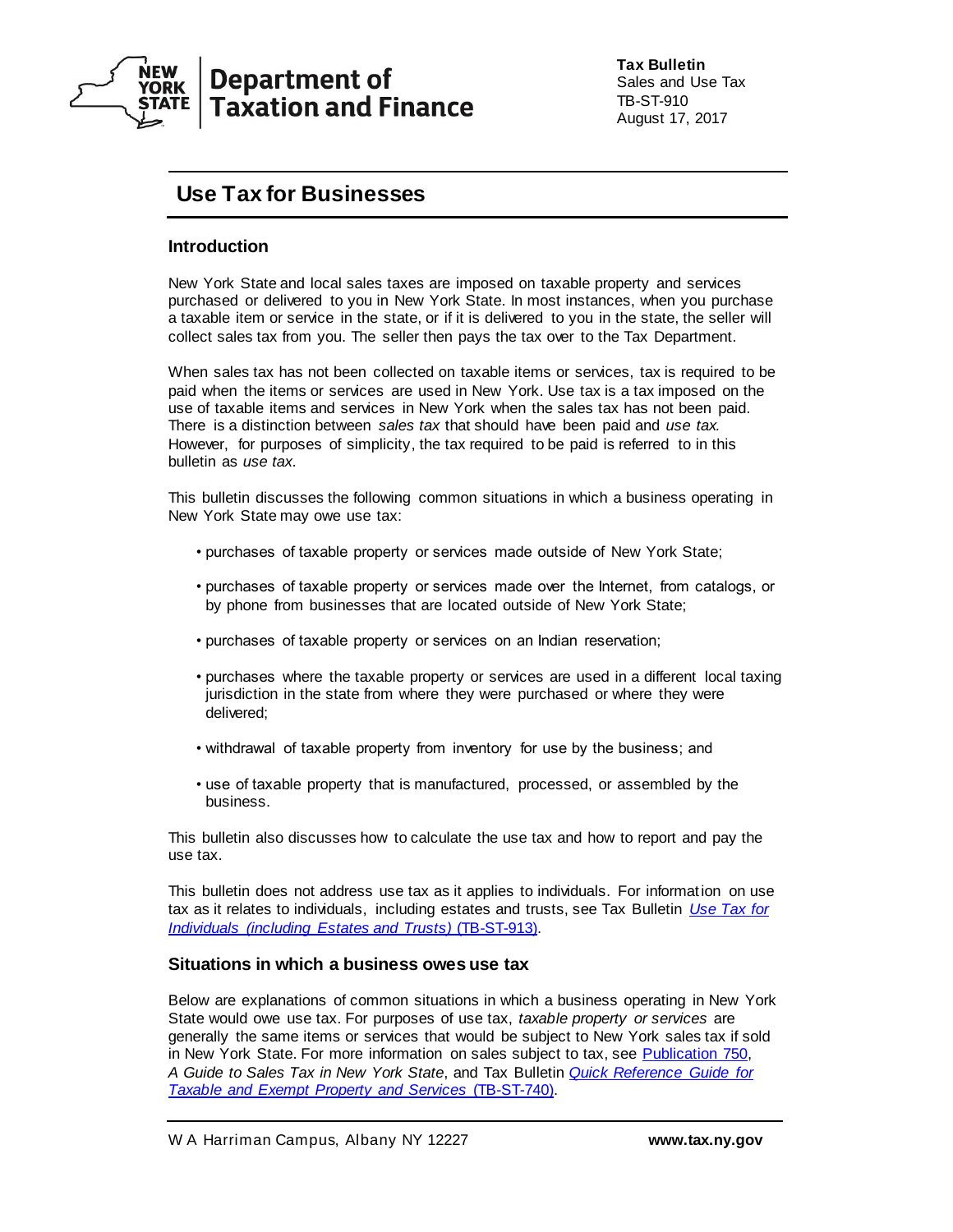#### **Purchases of taxable property or services made outside of New York State**

When you purchase taxable property from a seller who is located outside of New York without paying New York State and local sales taxes, and you later use that property in New York, you are required to pay use tax.

**Example:** *You buy office supplies in New Jersey and bring them back to New York State for use in your business. The seller does not collect New York State and local sales tax. You owe use tax on the amount you paid for the supplies.*

**Example:** *While in Florida attending a business meeting, you purchase equipment that will be used by your business in New York State. You have the equipment delivered to your business. The seller does not collect New York sales tax. You owe New York State and local use tax on the cost of the equipment, including any charge for shipping and handling.*

When you take property out of New York State to have a taxable service performed on that property, and then bring that property back into New York for use, you are required to pay use tax.

**Example:** *You take an office fax machine to New Jersey to be repaired. The repaired fax machine is brought back for use in your business in New York. You owe use tax on the amount you paid to have the fax machine serviced.*

When you purchase taxable services outside New York and you use them in New York State you are required to pay use tax. Examples of these services include taxable information services and protective (security) and detective services.

**Example:** *Your New York State firm intends to expand its market for one of its products. You contract with an out-of-state survey group to provide you with certain information. The service is a taxable information service. The report and data are sent to your New York office. No New York sales tax is collected by the survey group. You owe use tax on the amount you paid to the survey group for the report and data.*

## **Purchases made over the Internet, from catalogs, or by phone from businesses that are located outside of New York State**

When you purchase taxable property or services over the Internet, from catalogs, or by phone without paying New York sales tax, and the seller delivers the property or services to you in New York by common carrier, you are required to pay use tax.

**Example:** *You buy a computer through a retail Web site from a business that does not collect New York sales tax. It is delivered by a freight company to your business in New York State. You owe New York State and local use tax on the cost of the computer, including any charge for shipping and handling.*

#### **Purchases of taxable property or services on an Indian reservation**

When you purchase taxable property or services from an Indian reservation without paying New York sales tax, and you bring it or have it delivered to your business location in New York for use in your business, you are required to pay use tax.

**Example:** *While on an Indian reservation, you purchase a fax machine to be used by your business. You bring the machine to your business location off the reservation. You owe New York State and local use tax not collected by the seller on the cost of the fax machine.*

**Note:** Indian arts and crafts purchased on an Indian reservation are not taxable property.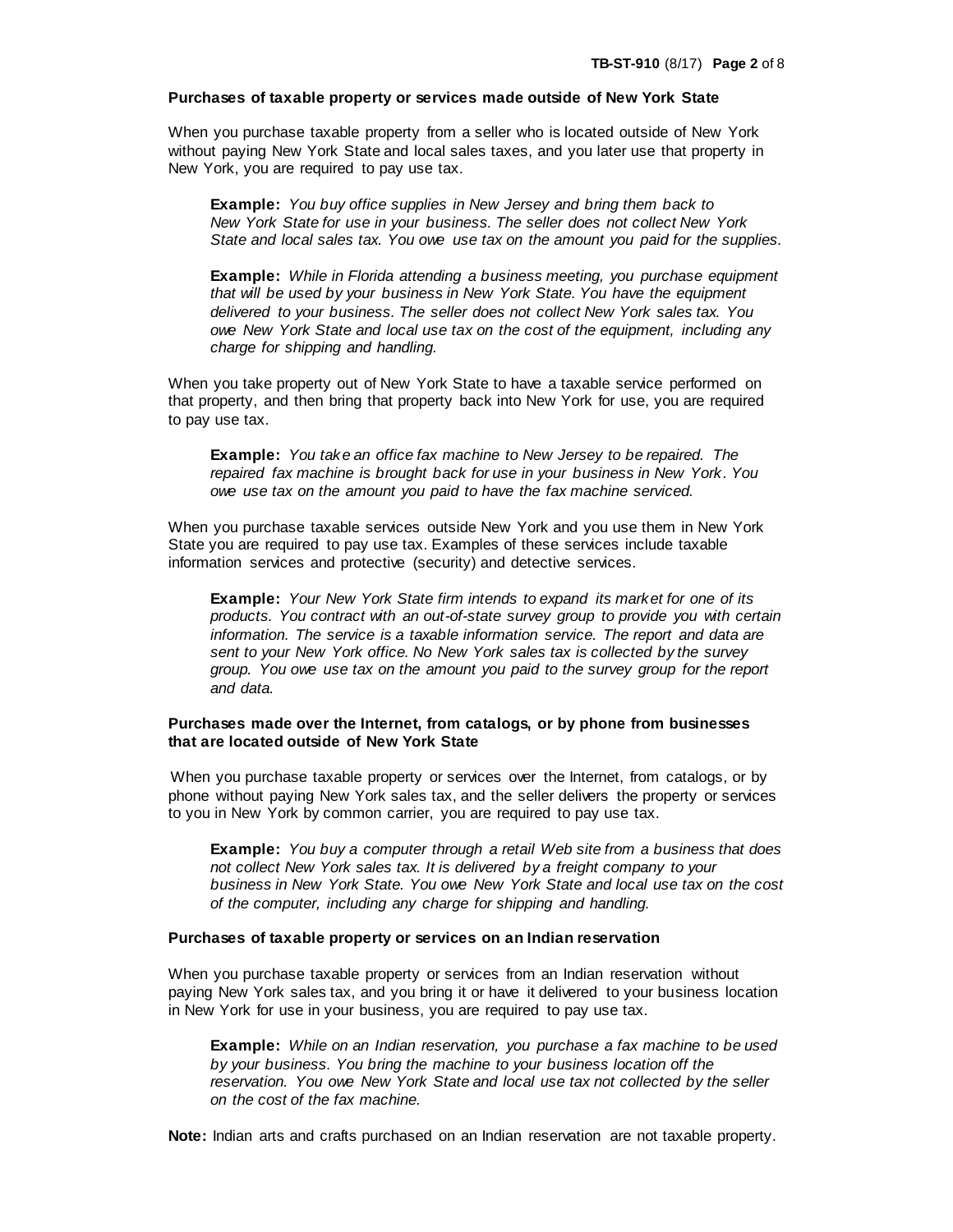## **Purchases where the taxable property or services are used in a different local taxing jurisdiction than where they were purchased or where they were delivered**

Local sales tax rates vary from one jurisdiction (city, county, etc.) within New York State to another. The amount of use tax you owe is generally determined by the rates in effect where your business uses the item or service. Therefore, even though New York State and local sales tax may have been collected where you purchased an item or service, if the local tax was collected at a rate that is lower than the rate at the location where you use the item or service, you will owe the difference in use tax.

**Example:** *You purchase and pay sales tax on office equipment and supplies in a locality in New York State with a lower tax rate than the rate where your business uses the items. When you bring the equipment and supplies to your office, you will owe tax for the difference between the rate in the locality of the business location where you use the items and the rate in the locality where you purchased and took delivery of the equipment and supplies.*

**Example:** *A printer used in your business is in need of repair. You have it repaired at a shop in a locality in New York State that has a lower sales tax rate than the rate in the locality where your business uses the printer. You will owe tax for the difference between the rate in the locality where your business uses the printer and the rate in the locality where the printer was repaired.*

However, if the local tax was collected at a rate that is higher than the rate at the location where you use the item or service, you are **not** entitled to a refund of the difference.

#### **Withdrawal of taxable property from inventory for use by the business**

When you purchase taxable property (such as inventory) or services without paying taxes because you intend to resell them, but you remove an item from inventory and use it, you are required to pay use tax.

**Example:** *You purchase a dozen desks for sale to your customers. You subsequently withdraw a desk from inventory to be used in your office. You owe use tax on the amount you paid for the desk.*

**Example:** *You own a lumber yard in New York State. You purchase, for resale, lumber from an out-of-state vendor who will deliver the lumber by common carrier. No tax is collected by the supplier. Upon delivery of the lumber, you withdraw enough lumber to build shelves to be used in a milling room. You owe use tax on the cost of the lumber used to build the shelves.*

### **Use of taxable property that is manufactured, processed, or assembled by the business**

When a manufacturer, processor, or assembler uses its product in New York State or incorporates the product into real property, it has made a taxable use of the property. This is so whether it was manufactured, processed, or assembled inside or outside of New York State. For information on calculating use tax in this case, see *[How to calculate](#page-3-0)  [use tax](#page-3-0)* below.

**Example:** *You own manufacturing facilities located in New York that produce furniture. Your company makes office furniture for its own use. You owe use tax on the furniture used in New York State.*

### **Purchases by nonresident businesses**

Use tax is generally not due on taxable property or services purchased by a business while it is a nonresident of New York State. However, the Tax Law was amended effective April 10, 2017, to narrow the exclusion from use tax for purchases made by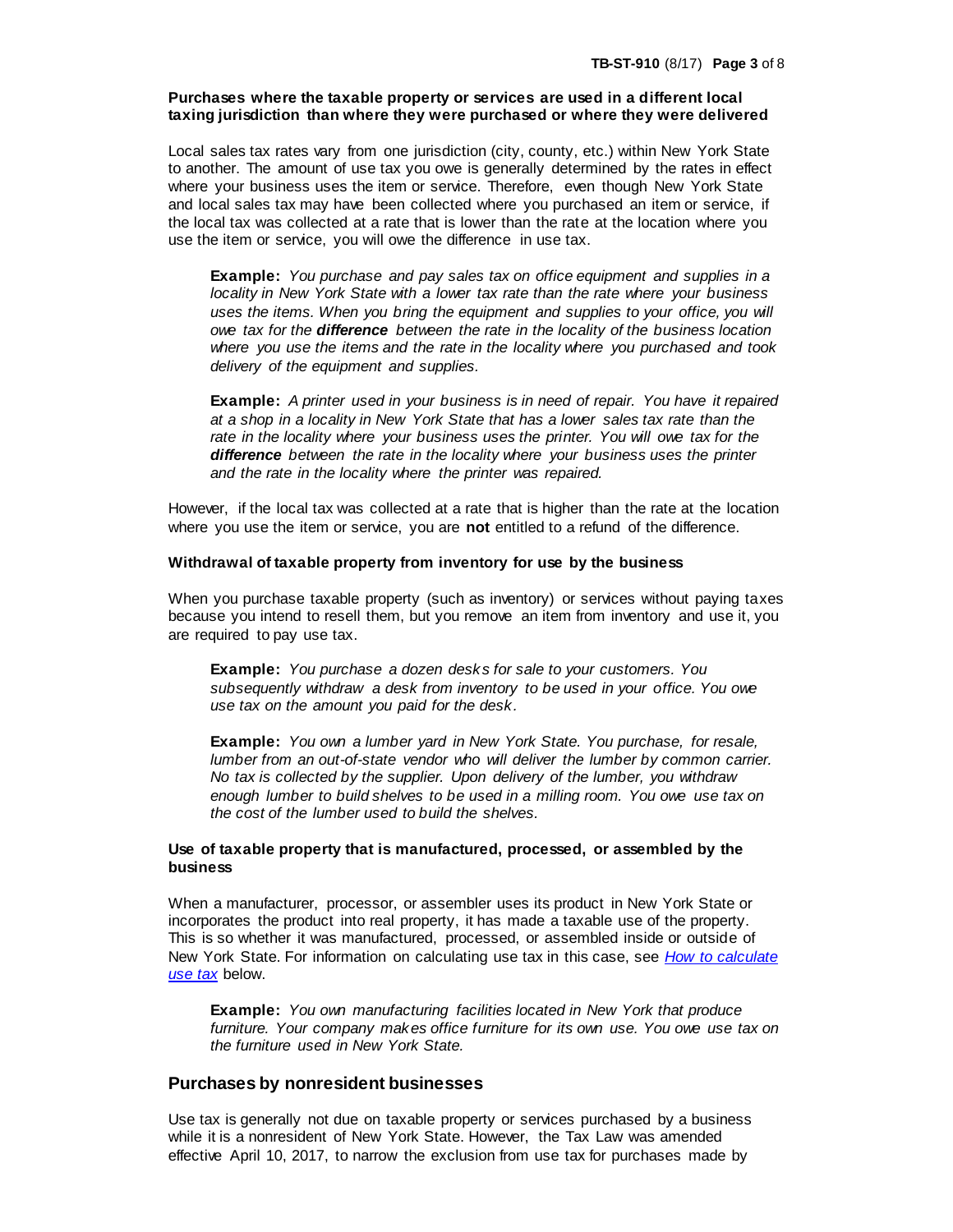nonresident businesses. Use tax is now imposed when a nonresident business brings tangible personal property or a taxable service into New York State for use here **unless** the nonresident business has been doing business outside of New York for **at least** six months prior to the date that the property or service is brought into New York State.

*Doing business* means that the business is actively engaged in normal operating activities, such as hiring employees, having a payroll, and making routine purchases and sales. Merely being organized as a legal entity is **not** a sufficient indication of doing business absent other normal operating activities.

**Example:** *X Corporation was formed in Delaware on January 15, 2017. X Corporation is a nonresident of New York State. X Corporation remained dormant until March 17, 2017, when it hired employees and purchased a number of computer servers for use in its business. On June 24, 2017, X Corporation opened an office in New York State and brought some of the servers to New York for use here. Because X Corporation had been doing business outside New York for less than six months prior to bringing the servers into New York (i.e., March 17 - June 24), X Corporation owes use tax on the servers.*

**Example:** *Same facts as in the preceding example, except that X Corporation does not open its New York office and bring some of the servers to New York until October*  4, 2017. Since *X* Corporation had been doing business outside New York for at least *six months prior to bringing the servers into New York (March 17 - October 3), the exclusion from use tax provided in Tax Law* § *1118(2) applies and X Corporation does not owe use tax on the servers.*

**Example:** *XYZ Corporation is a resident of New York. On May 1, 2017, XYZ Corporation forms PQR, Inc., a Delaware corporation wholly owned by XYZ Corporation. On June 1, 2017, PQR, Inc., purchases a large sculpture for installation in the lobby of XYZ Corporation's New York City offices. PQR, Inc., conducts no other business activity, and has no employees or offices. On February 1, 2018, PQR, Inc., brings the sculpture into New York and delivers it to the installation site. Even though PQR, Inc., was in existence for more than six months when it brought the sculpture into New York (May 1, 2017 - February 1, 2018), PQR, Inc., was never doing business as required by the statute. Therefore, PQR, Inc., will owe use tax on the sculpture when it is brought into New York.*

This new restriction on the use tax exclusion does not apply to individuals. Additionally, if a nonresident business paid sales or use tax in another state when it purchased the property or service subject to use tax under this new law, a reciprocal credit for sales or use tax paid in the other state may be available.

For more information, see [TSB-M-09\(4\)S,](http://www.tax.ny.gov/pdf/memos/sales/m09_4s.pdf) *Amendments Affecting the Application of Sales and Use Tax to Aircraft, Vessels and Motor Vehicles*, and Tax Bulletin *[Reciprocal Credit](https://www.tax.ny.gov/pubs_and_bulls/tg_bulletins/st/reciprocity.htm)  [for Sales or Use Taxes Paid to Other Taxing Jurisdictions](https://www.tax.ny.gov/pubs_and_bulls/tg_bulletins/st/reciprocity.htm)* (TB-ST-765).

## <span id="page-3-0"></span>**How to calculate use tax**

Use tax is generally due on the consideration given or contracted to be given for the property or service, or for the use of the property or service, including any charges by the seller to the user for shipping or handling. Generally, the rate of tax used to compute the use tax due is the rate in effect where the business takes delivery of an item or service, or where it uses the item or service, if higher.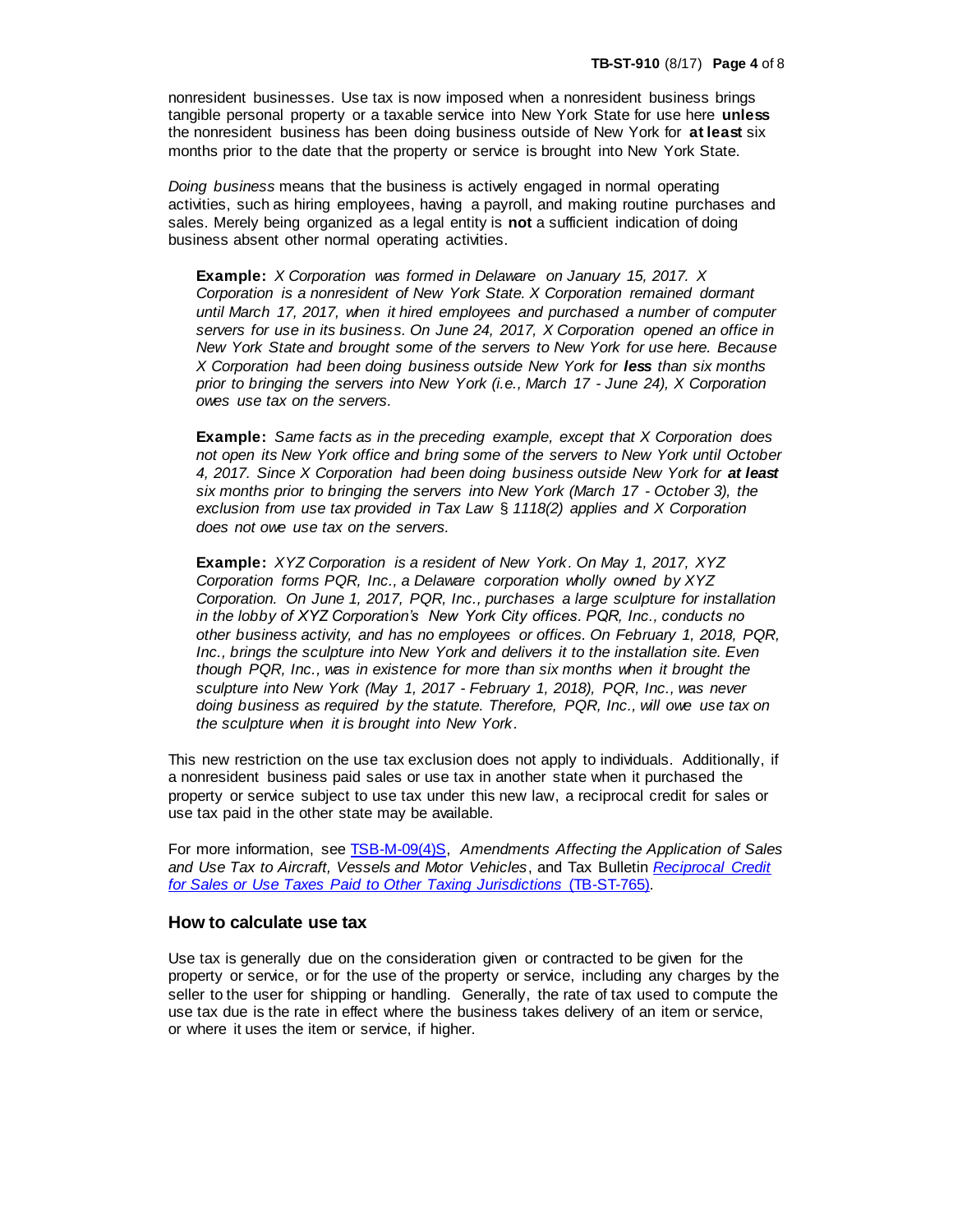*Consideration* is the dollar value of all amounts paid for any property or service. It can include:

- money;
- bartered goods or services;
- assumption of liabilities;
- fees, rentals, royalties;
- charges that a purchaser, lessee, or licensee is required to pay (such as a delivery charge); and
- any other agreement for payment.

## **Calculating use tax on purchases of tangible personal property**

Any use tax due on tangible personal property purchased by a business is computed on the price paid by the business for the property.

*Example: Your business purchased a dozen desks at \$750 each for retail sale to your customers at \$1,250 each. You subsequently withdrew one desk from inventory to be used in your office. Use tax is computed on \$750.*

## **Calculating use tax on tangible personal property manufactured, processed, or assembled by the user**

If you are engaged in a business that manufactures, processes, or assembles tangible personal property and you take an item that you made from inventory and use it in New York State, you owe use tax. The amount of the use tax depends on these factors:

- whether or not you offer items of the same kind for sale in the regular course of your business; and
- if you do offer items of the same kind for sale in the regular course of your business, whether or not the item is used solely on your own premises and the item retains its character as tangible personal property when used.

If you **do offer** items of the same kind for sale in the regular course of business, the basis of the use tax that you owe on your use of the item is the price for which you sell similar items, as evidenced by a price list, catalog, or record of sales. In the absence of a catalog price or price list, the basis of the use tax that you owe is the average of the prices charged to customers.

However, if you use an item you made and you sell similar items in the ordinary course of business, but use the item only in the conduct of your business operations on your own premises, and the item retains its characteristics as tangible personal property when used, then the base on which the use tax is computed is the cost of the tangible personal property (for example, raw materials) used to manufacture, process, or assemble the item used, including any charges for shipping and delivery that the vendor of those raw materials charged you.

*Example: As a manufacturer of desk s, you withdraw a desk from your inventory for use in your executive office located on the premises. In the regular course of business, you sell similar desks for \$1,500 each. The cost of the property (raw materials) you used to manufacture, process, or assemble the desk was \$400. Use*  tax is computed on \$400, plus any charges for shipping or delivery that the vendor of *the raw materials charged you.*

If you use an item you made but you **do not offer** similar items in the regular course of your business, then the base on which the use tax is computed is the cost of the tangible personal property (for example, raw materials) you used to manufacture, process, or assemble the item used, including any charges for shipping and delivery that the vendor of those raw materials charged you.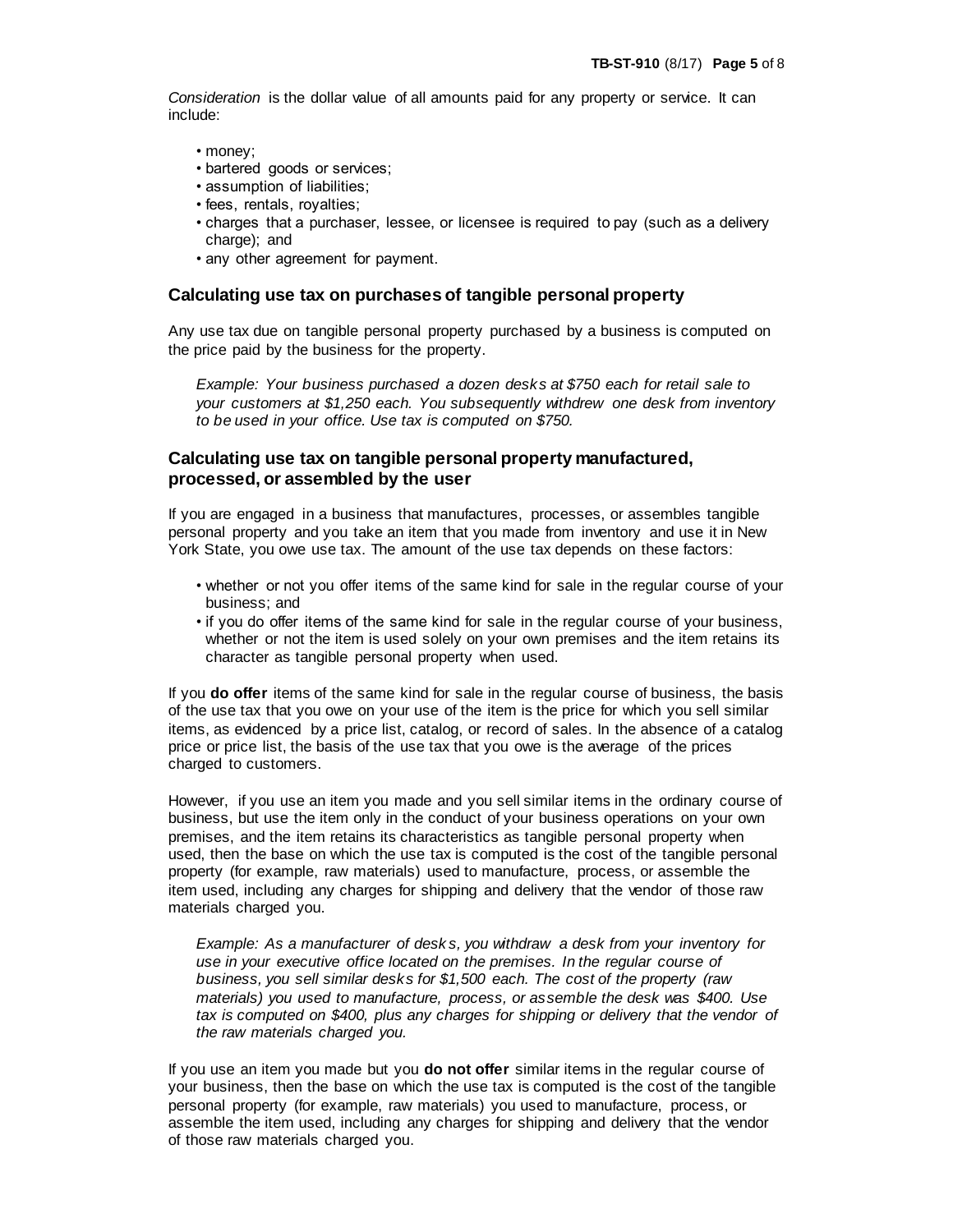# **Calculating use tax on services and tangible personal property upon which services were performed**

The applicable tax rate is computed on the consideration given or contracted to be given for the service and for any tangible personal property transferred in conjunction with the service. The consideration includes any charges to you by the vendor for the service, for shipping or delivery, and any charges to you by the vendor for picking up the tangible personal property upon which taxable services will be performed.

*Example: You contract with an auto shop located outside of New York State to change the oil in your company's vehicles. The shop does not collect New York State sales tax. When you bring the vehicles back into New York State, you owe use tax. The use tax is computed on the total cost to you including the service charge and the costs for the oil and filter replacements.*

# **Six-month rule**

The sales tax is generally computed on the price you paid for an item or service, **including** any shipping or handling charges made by the seller. However, there are two instances where a New York State business's tax due is not based on the purchase price of the item or service:

- If you used the item or service outside of New York for more than six months prior to bringing the item or service into New York, the amount subject to tax is the lesser of the purchase price or the fair market value at the time you bring the item or service into New York State.
- If tangible personal property is brought into New York to be used in the performance of a contract for a period of less than six months, the user may elect to compute the tax on the fair rental value of the property for the period of its use within New York. This method may only be used if the property is not completely consumed or incorporated into real property in New York State.

In these instances, a lower amount of tax may be due. The same six-month rule applies when computing local tax due.

# **Credit for sales taxes paid on purchases outside of New York State**

You may be eligible for a credit for tax you paid to another state or local jurisdiction against the tax owed to New York State on your purchase of taxable property or services. To determine whether the tax you paid qualifies for credit against New York State and local tax, see Tax Bulletin *[Reciprocal Credit for Sales or Use Taxes Paid to Other Taxing](http://www.tax.ny.gov/pubs_and_bulls/tg_bulletins/st/reciprocity.htm)  Jurisdictions* [\(TB-ST-765\).](http://www.tax.ny.gov/pubs_and_bulls/tg_bulletins/st/reciprocity.htm)

Federal excise taxes, customs duties, and taxes and fees you paid in foreign countries are not allowed as a credit against any New York State or local sales or use tax that you owe.

# **How to report and pay use tax**

Report your use tax in one of the following ways:

- 1. If your business is registered (or required to be registered) for New York State sales tax purposes, you must report your use tax on your sales and use tax return.
- 2. If you are a business operating in New York State as a sole proprietor that is not registered or required to be registered for New York State sales tax purposes, report your use tax on your: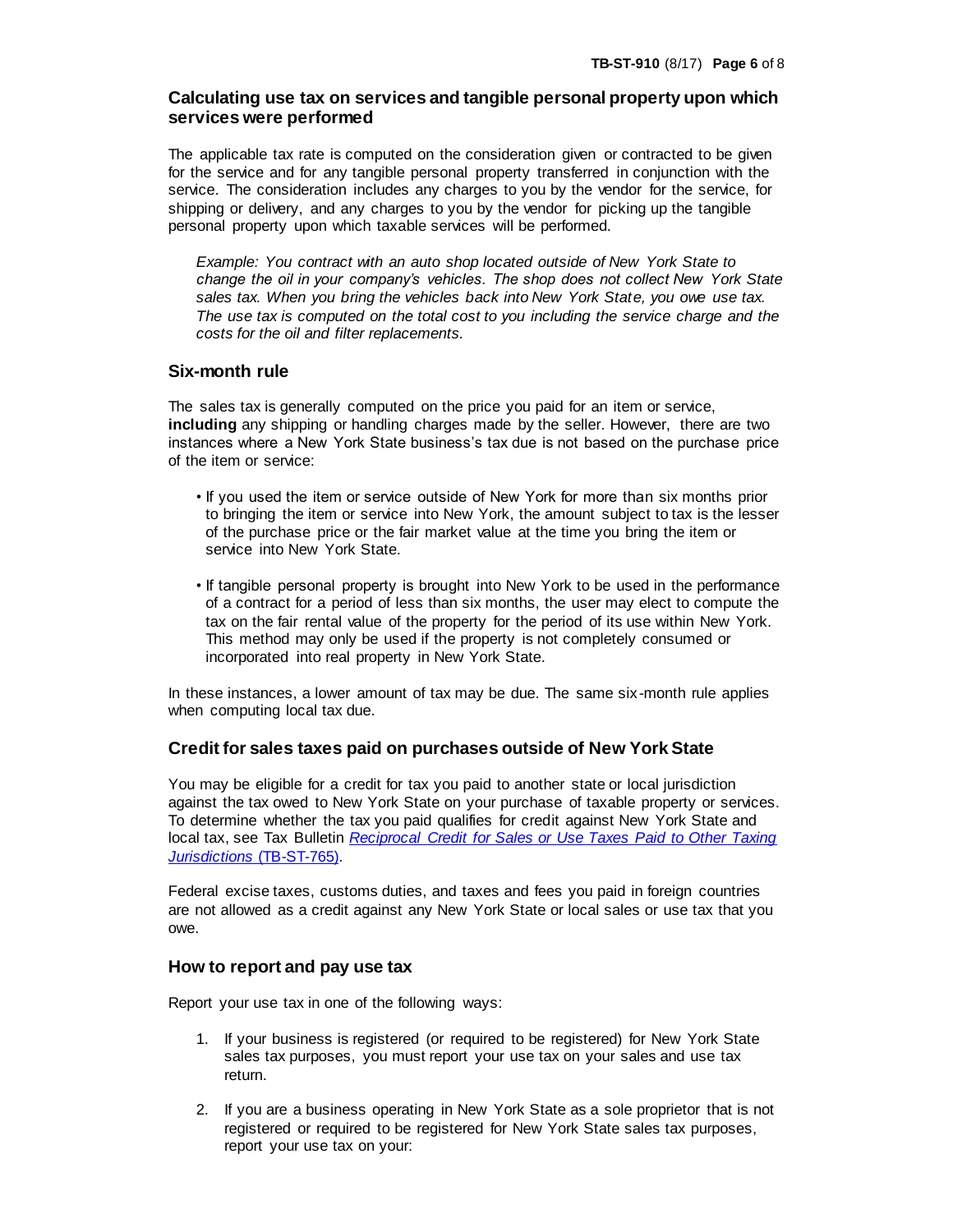- New York State personal income tax return;
- • [Form ST-140,](http://www.tax.ny.gov/pdf/current_forms/st/st140.pdf) *Individual Purchaser's Annual Report of Sales and Use Tax;* or
- • [Form ST-141,](http://www.tax.ny.gov/pdf/current_forms/st/st141.pdf) *Individual Purchaser's Periodic Report of Sales and Use Tax*.
- 3. If you are a business, other than a sole proprietorship, operating in New York State and you are not registered or required to be registered for New York State sales tax purposes, report your use tax on [Form ST-130,](http://www.tax.ny.gov/pdf/current_forms/st/st130.pdf) *Business Purchaser's Report of Sales and Use Tax.*

**Reporting use tax on your sales and use tax returns.** A business required to collect sales tax in New York State must file sales and use tax returns periodically to report and remit any sales tax collected and sales or use tax owed during each sales tax period. A business is required to file annually, quarterly, or monthly (part-quarterly), depending on the amount of taxable sales or tax collected. You can file your return online using New [York's Web Filing](http://www.tax.ny.gov/bus/st/stmp.htm) for sales tax returns. Also, see Tax Bulletin *[Filing Requirements](http://www.tax.ny.gov/pubs_and_bulls/tg_bulletins/st/filing_requirements_for_sales_and_use_tax_returns.htm)  [for Sales and Use Tax Returns](http://www.tax.ny.gov/pubs_and_bulls/tg_bulletins/st/filing_requirements_for_sales_and_use_tax_returns.htm)* (TB-ST-275). Businesses required to collect sales taxes should use these returns to pay their use tax.

**Reporting use tax on personal income tax returns.** If your business is a sole proprietorship and is not required to be registered, and you are filing [Form IT-201,](http://www.tax.ny.gov/forms/income_fullyear_forms.htm)  *Resident Income Tax Return*, [Form IT-203,](http://www.tax.ny.gov/forms/income_partyear_forms.htm) *Nonresident and Part-Year Resident Income Tax Return*, or [Form IT-205,](http://www.tax.ny.gov/forms/fiduciary_cur_forms.htm) *Fiduciary Income Tax Return*, your sales or use tax is due on the due date of your income tax return.

If you request an **automatic extension of time to file** your New York State personal income tax return, you should pay your sales or use tax (as well as the personal income tax you may owe) by using one of these forms:

- • [Form IT-370,](http://www.tax.ny.gov/forms/income_fullyear_forms.htm) *Application for Automatic Six-Month Extension of Time to File for Individuals*, or
- • [Form IT-370-PF,](http://www.tax.ny.gov/forms/fiduciary_cur_forms.htm) *Application for Automatic Six-Month Extension of Time to File for Partnerships and Fiduciaries*.

You must file your extension application on or before the due date for filing your income tax return (generally April 15 or the first business day after April 15).

**Sales and use tax forms.** If your business is not a sole proprietorship and is not required to be registered for New York State sales tax purposes, you must report your use tax liability by filing **Form ST-130**, *Business Purchaser's Report of Sales and Use Tax.* The use tax is due within 20 days from the date the property or service purchased is first brought or delivered into New York State (or into a jurisdiction within the state where you have a business location with a higher tax rate than the rate originally paid).

*Example: A travel agency located in New York State is a corporation. It is not registered or required to be registered for sales tax purposes. The corporation purchases a computer over the Internet from a seller located outside New York State, who did not collect New York State sales tax from the corporation. The seller has the computer delivered to the travel agency's office in New York. Use tax on the purchase must be paid directly to the Tax Department using the Form ST-130 within 20 days of its delivery to the travel agency.*

#### **Special rule for motor vehicles, trailers, or vessels**

The tax on a motor vehicle, trailer, or vessel that must be registered or titled by the New York State Department of Motor Vehicles (DMV) will be collected by DMV when you register it. The tax is computed at the combined state and local rate in effect where your business is located or at the rate in effect where the property will be principally used or